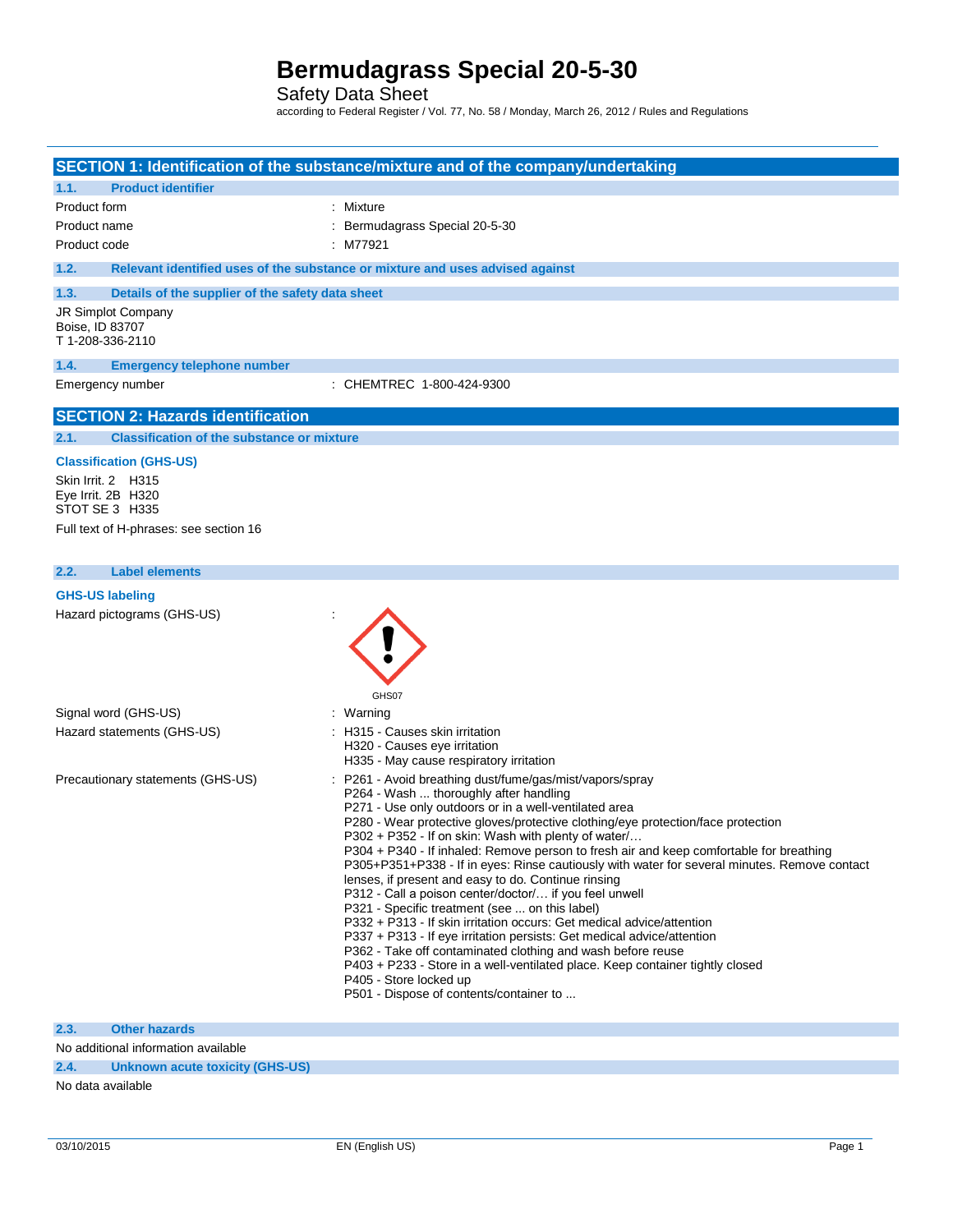Safety Data Sheet

according to Federal Register / Vol. 77, No. 58 / Monday, March 26, 2012 / Rules and Regulations

#### **SECTION 3: Composition/information on ingredients**

### **3.1. Substance**

### Not applicable

#### **3.2. Mixture**

| <b>Name</b>                | <b>Product identifier</b> | $\frac{9}{6}$ | <b>Classification (GHS-US)</b>                                |
|----------------------------|---------------------------|---------------|---------------------------------------------------------------|
| potassium nitrate          | (CAS No) 7757-79-1        |               | Eye Irrit. 2B, H320                                           |
| urea                       | (CAS No) 57-13-6          |               | Skin Irrit. 2, H315<br>Eye Irrit. 2B, H320<br>STOT SE 3, H335 |
| Monoammonium Phosphate     | (CAS No) 7722-76-1        |               | Eye Irrit. 2B, H320<br>STOT SE 3, H335                        |
| edta iron(iii) sodium salt | (CAS No) 15708-41-5       |               | Skin Irrit. 2, H315<br>Eye Irrit. 2A, H319<br>STOT SE 3, H335 |
| Manganese EDTA             | (CAS No) 55448-20-9       |               | Not classified                                                |
| Copper EDTA                | (CAS No) 14025-15-1       |               | Not classified                                                |
| Zinc EDTA                  | (CAS No) 14025-21-9       |               | Not classified                                                |
| Sodium Borate              | (CAS No) 12008-41-2       |               | Acute Tox. 4 (Oral), H302                                     |
| disodium molybdate         | (CAS No) 7631-95-0        |               | Not classified                                                |

|                             | <b>SECTION 4: First aid measures</b>                                |                                                                                                                                                                      |
|-----------------------------|---------------------------------------------------------------------|----------------------------------------------------------------------------------------------------------------------------------------------------------------------|
| 4.1.                        | <b>Description of first aid measures</b>                            |                                                                                                                                                                      |
|                             | First-aid measures general                                          | : Never give anything by mouth to an unconscious person. If you feel unwell, seek medical advice<br>(show the label where possible).                                 |
|                             | First-aid measures after inhalation                                 | : Assure fresh air breathing. Allow the victim to rest.                                                                                                              |
|                             | First-aid measures after skin contact                               | : Remove affected clothing and wash all exposed skin area with mild soap and water, followed by<br>warm water rinse.                                                 |
|                             | First-aid measures after eye contact                                | : Rinse immediately with plenty of water. Obtain medical attention if pain, blinking or redness<br>persist.                                                          |
|                             | First-aid measures after ingestion                                  | : Rinse mouth. Do NOT induce vomiting. Obtain emergency medical attention.                                                                                           |
| 4.2.                        | Most important symptoms and effects, both acute and delayed         |                                                                                                                                                                      |
| Symptoms/injuries           |                                                                     | : Not expected to present a significant hazard under anticipated conditions of normal use.                                                                           |
| 4.3.                        |                                                                     | Indication of any immediate medical attention and special treatment needed                                                                                           |
|                             | No additional information available                                 |                                                                                                                                                                      |
|                             | <b>SECTION 5: Firefighting measures</b>                             |                                                                                                                                                                      |
| 5.1.                        | <b>Extinguishing media</b>                                          |                                                                                                                                                                      |
|                             | Suitable extinguishing media                                        | : Foam. Dry powder. Carbon dioxide. Water spray. Sand.                                                                                                               |
|                             | Unsuitable extinguishing media                                      | : Do not use a heavy water stream.                                                                                                                                   |
| 5.2.                        | Special hazards arising from the substance or mixture               |                                                                                                                                                                      |
|                             | No additional information available                                 |                                                                                                                                                                      |
| 5.3.                        | <b>Advice for firefighters</b>                                      |                                                                                                                                                                      |
| Firefighting instructions   |                                                                     | : Use water spray or fog for cooling exposed containers. Exercise caution when fighting any<br>chemical fire. Prevent fire-fighting water from entering environment. |
|                             | Protection during firefighting                                      | : Do not enter fire area without proper protective equipment, including respiratory protection.                                                                      |
|                             | <b>SECTION 6: Accidental release measures</b>                       |                                                                                                                                                                      |
| 6.1.                        | Personal precautions, protective equipment and emergency procedures |                                                                                                                                                                      |
| 6.1.1.                      | For non-emergency personnel                                         |                                                                                                                                                                      |
| <b>Emergency procedures</b> |                                                                     | : Evacuate unnecessary personnel.                                                                                                                                    |
| 6.1.2.                      | For emergency responders                                            |                                                                                                                                                                      |
| Protective equipment        |                                                                     | : Equip cleanup crew with proper protection.                                                                                                                         |
| <b>Emergency procedures</b> |                                                                     | : Ventilate area.                                                                                                                                                    |
| 6.2.                        | <b>Environmental precautions</b>                                    |                                                                                                                                                                      |
|                             |                                                                     | Prevent entry to sewers and public waters. Notify authorities if liquid enters sewers or public waters                                                               |

Prevent entry to sewers and public waters. Notify authorities if liquid enters sewers or public waters.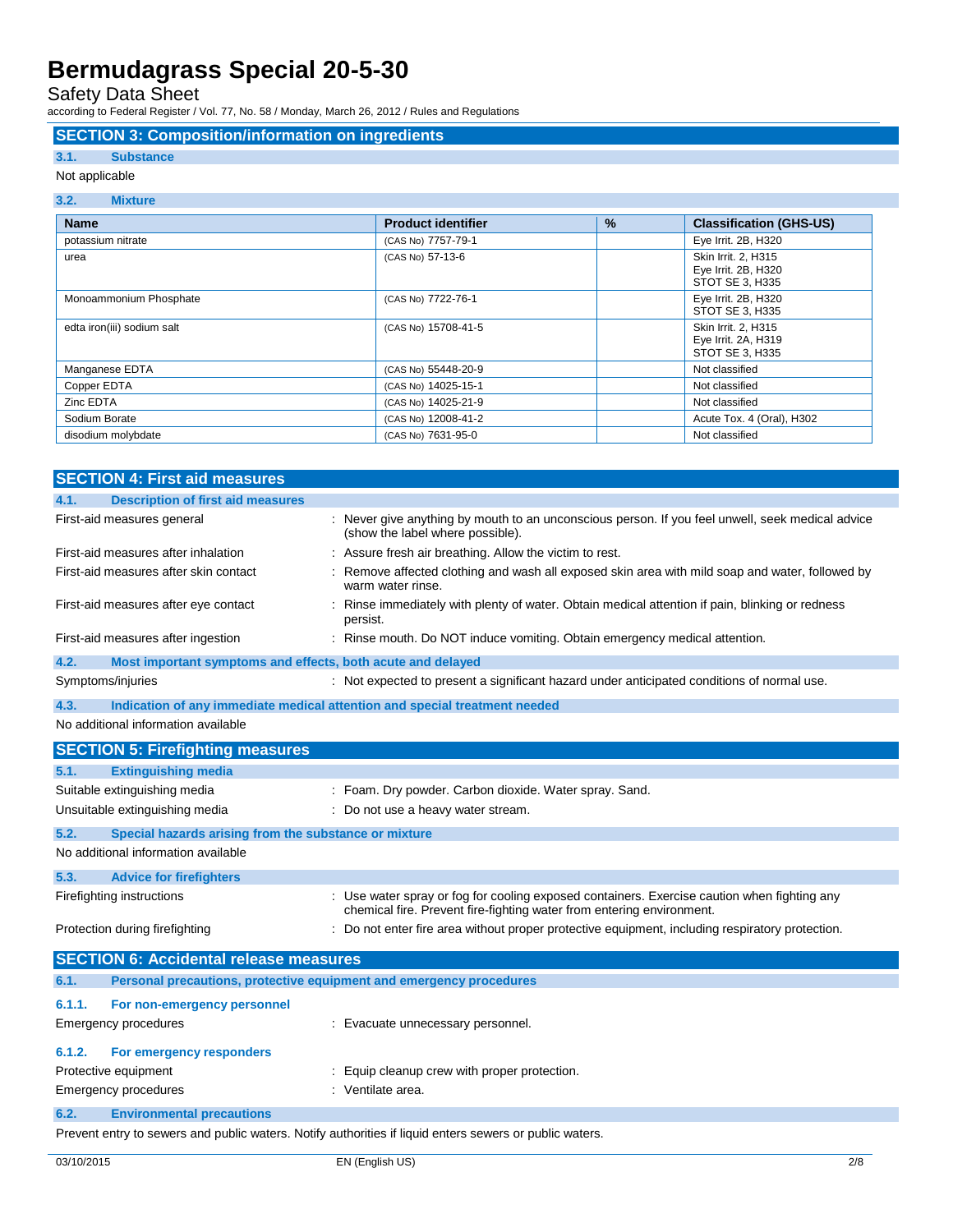Safety Data Sheet

according to Federal Register / Vol. 77, No. 58 / Monday, March 26, 2012 / Rules and Regulations

| 6.3.<br>Methods and material for containment and cleaning up |                                                                                                                       |                                                                                                                                                                                             |  |
|--------------------------------------------------------------|-----------------------------------------------------------------------------------------------------------------------|---------------------------------------------------------------------------------------------------------------------------------------------------------------------------------------------|--|
| Methods for cleaning up                                      | : On land, sweep or shovel into suitable containers. Minimize generation of dust. Store away from<br>other materials. |                                                                                                                                                                                             |  |
| 6.4.<br><b>Reference to other sections</b>                   |                                                                                                                       |                                                                                                                                                                                             |  |
| See Heading 8. Exposure controls and personal protection.    |                                                                                                                       |                                                                                                                                                                                             |  |
| <b>SECTION 7: Handling and storage</b>                       |                                                                                                                       |                                                                                                                                                                                             |  |
| <b>Precautions for safe handling</b><br>7.1.                 |                                                                                                                       |                                                                                                                                                                                             |  |
| Precautions for safe handling                                | vapor.                                                                                                                | : Wash hands and other exposed areas with mild soap and water before eating, drinking or<br>smoking and when leaving work. Provide good ventilation in process area to prevent formation of |  |
| 7.2.                                                         | Conditions for safe storage, including any incompatibilities                                                          |                                                                                                                                                                                             |  |
| Storage conditions                                           | closed when not in use.                                                                                               | : Keep only in the original container in a cool, well ventilated place away from : Keep container                                                                                           |  |
| Incompatible products                                        | : Strong bases. Strong acids.                                                                                         |                                                                                                                                                                                             |  |
| Incompatible materials                                       | : Sources of ignition. Direct sunlight.                                                                               |                                                                                                                                                                                             |  |
| 7.3.<br><b>Specific end use(s)</b>                           |                                                                                                                       |                                                                                                                                                                                             |  |
| No additional information available                          |                                                                                                                       |                                                                                                                                                                                             |  |
|                                                              | <b>SECTION 8: Exposure controls/personal protection</b>                                                               |                                                                                                                                                                                             |  |
| 8.1.<br><b>Control parameters</b>                            |                                                                                                                       |                                                                                                                                                                                             |  |
| edta iron(iii) sodium salt (15708-41-5)                      |                                                                                                                       |                                                                                                                                                                                             |  |
| <b>USA ACGIH</b>                                             | ACGIH TWA (mg/m <sup>3</sup> )                                                                                        | 1 mg/m <sup>3</sup>                                                                                                                                                                         |  |
| disodium molybdate (7631-95-0)                               |                                                                                                                       |                                                                                                                                                                                             |  |
| <b>USA ACGIH</b>                                             | ACGIH TWA (mg/m <sup>3</sup> )                                                                                        | $0.5$ mg/m <sup>3</sup>                                                                                                                                                                     |  |
| 8.2.<br><b>Exposure controls</b>                             |                                                                                                                       |                                                                                                                                                                                             |  |
| Personal protective equipment                                | : Avoid all unnecessary exposure.                                                                                     |                                                                                                                                                                                             |  |
| Hand protection                                              | : Wear protective gloves.                                                                                             |                                                                                                                                                                                             |  |
| Eye protection                                               | : Chemical goggles or safety glasses.                                                                                 |                                                                                                                                                                                             |  |
| Respiratory protection                                       | : Wear appropriate mask.                                                                                              |                                                                                                                                                                                             |  |
| Other information                                            | : Do not eat, drink or smoke during use.                                                                              |                                                                                                                                                                                             |  |
| <b>SECTION 9: Physical and chemical properties</b>           |                                                                                                                       |                                                                                                                                                                                             |  |
| 9.1.                                                         | Information on basic physical and chemical properties                                                                 |                                                                                                                                                                                             |  |
| Physical state                                               | : Solid                                                                                                               |                                                                                                                                                                                             |  |
| Appearance                                                   | : Pale blue powder.                                                                                                   |                                                                                                                                                                                             |  |
| Color                                                        | <b>Blue</b>                                                                                                           |                                                                                                                                                                                             |  |
| Odor                                                         | characteristic                                                                                                        |                                                                                                                                                                                             |  |
| Odor threshold                                               | : No data available                                                                                                   |                                                                                                                                                                                             |  |
| рH                                                           | No data available                                                                                                     |                                                                                                                                                                                             |  |
| Relative evaporation rate (butyl acetate=1)                  | : No data available                                                                                                   |                                                                                                                                                                                             |  |
| Melting point                                                | No data available                                                                                                     |                                                                                                                                                                                             |  |
| Freezing point                                               | : No data available                                                                                                   |                                                                                                                                                                                             |  |
| Boiling point                                                | : No data available                                                                                                   |                                                                                                                                                                                             |  |
| Flash point                                                  | : No data available                                                                                                   |                                                                                                                                                                                             |  |
| Auto-ignition temperature                                    | : No data available                                                                                                   |                                                                                                                                                                                             |  |
| Decomposition temperature                                    | No data available                                                                                                     |                                                                                                                                                                                             |  |
| Flammability (solid, gas)                                    | : No data available                                                                                                   |                                                                                                                                                                                             |  |
| Vapor pressure                                               | : No data available                                                                                                   |                                                                                                                                                                                             |  |
| Relative vapor density at 20 °C                              | : No data available                                                                                                   |                                                                                                                                                                                             |  |
| Relative density                                             | : No data available                                                                                                   |                                                                                                                                                                                             |  |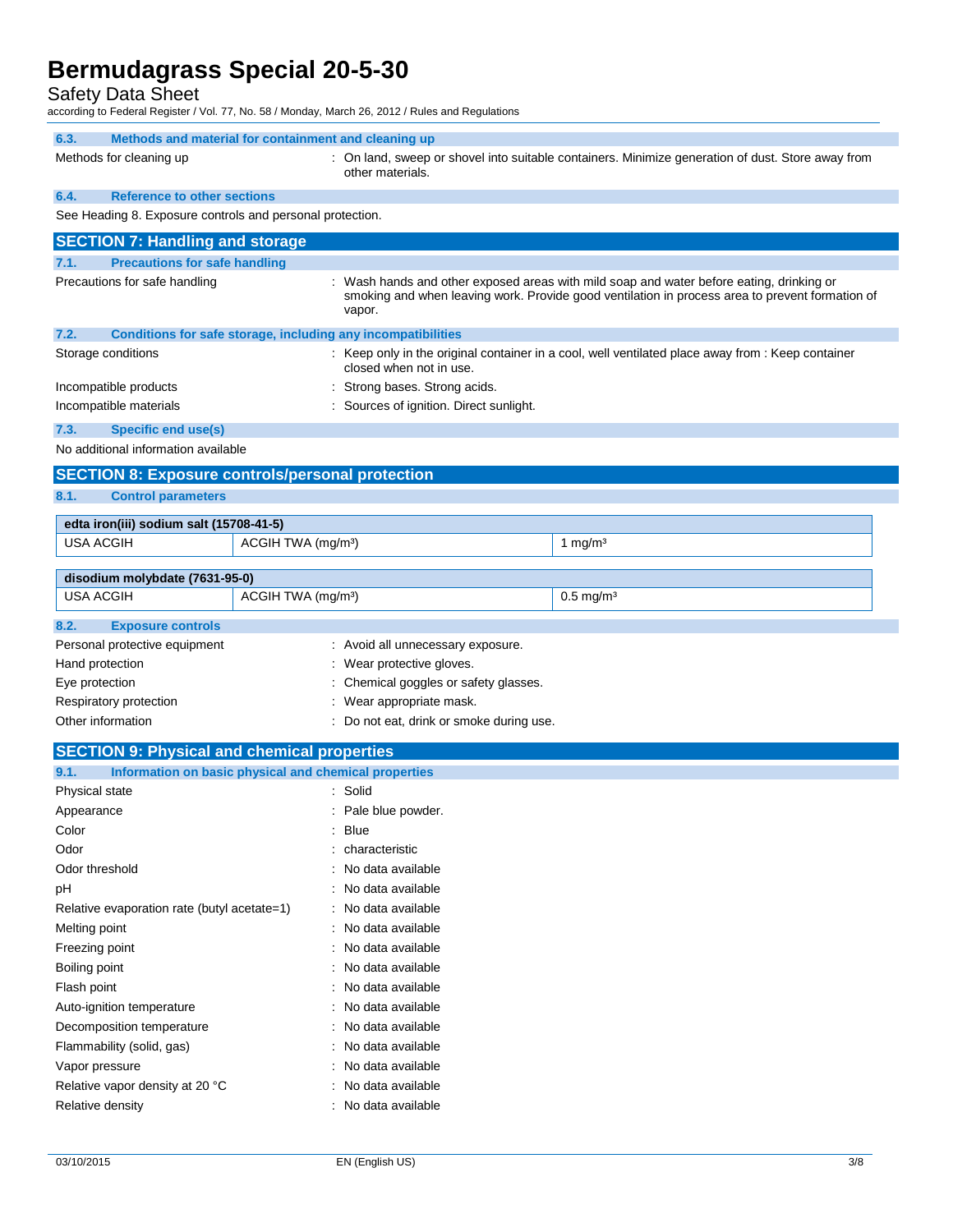Safety Data Sheet

according to Federal Register / Vol. 77, No. 58 / Monday, March 26, 2012 / Rules and Regulations

| Solubility                       | : Water: Solubility in water of component(s) of the mixture :<br>• 32 q/100ml • 38 q/100ml • 100 q/100ml • 9.5 q/100ml • < 10 q/100ml • 100<br>g/100ml |
|----------------------------------|--------------------------------------------------------------------------------------------------------------------------------------------------------|
| Log Pow                          | : No data available                                                                                                                                    |
| Log Kow                          | $\therefore$ No data available                                                                                                                         |
| Viscosity, kinematic             | : No data available                                                                                                                                    |
| Viscosity, dynamic               | $\therefore$ No data available                                                                                                                         |
| Explosive properties             | : No data available                                                                                                                                    |
| Oxidizing properties             | : No data available                                                                                                                                    |
| Explosive limits                 | : No data available                                                                                                                                    |
| 9.2.<br><b>Other information</b> |                                                                                                                                                        |

No additional information available

|                          | <b>SECTION 10: Stability and reactivity</b> |  |  |
|--------------------------|---------------------------------------------|--|--|
| 10.1.                    | <b>Reactivity</b>                           |  |  |
|                          | No additional information available         |  |  |
| 10.2.                    | <b>Chemical stability</b>                   |  |  |
| Stable, Not established. |                                             |  |  |
| 10.3.                    | <b>Possibility of hazardous reactions</b>   |  |  |
| Not established.         |                                             |  |  |

**10.4. Conditions to avoid**

Extremely high temperatures. Direct sunlight. Extremely high or low temperatures.

**10.5. Incompatible materials**

Prolonged contact may cause oxidation of unprotected metals. Strong acids. Strong bases.

#### **10.6. Hazardous decomposition products**

During high temperature in fire conditions. The product may reach melting point and decompose to release NH3, SOx, POx, or CN. fume. Carbon monoxide. Carbon dioxide.

### **SECTION 11: Toxicological information**

**11.1. Information on toxicological effects**

Acute toxicity in the contract of the classified in the classified in the classified in the classified in the classified in the classified in the classified in the classified in the classified in the classified in the clas

| potassium nitrate (7757-79-1)           |                                 |
|-----------------------------------------|---------------------------------|
| LD50 oral rat                           | 3750 mg/kg (Rat)                |
| LD50 dermal rat                         | > 5000 mg/kg                    |
| ATE US (oral)                           | 3750.00000000 mg/kg body weight |
| Monoammonium Phosphate (7722-76-1)      |                                 |
| LD50 oral rat                           | 5750 mg/kg (Rat)                |
| LD50 dermal rat                         | $>$ mg/kg                       |
| LD50 dermal rabbit                      | > 7940 mg/kg (Rabbit)           |
| ATE US (oral)                           | 5750.00000000 mg/kg body weight |
| urea (57-13-6)                          |                                 |
| LD50 oral rat                           | 8471 mg/kg (Rat)                |
| LD50 dermal rat                         | > 3200 mg/kg (Rat)              |
| LD50 dermal rabbit                      | > 21000 mg/kg (Rabbit)          |
| ATE US (oral)                           | 8471.00000000 mg/kg body weight |
| Sodium Borate (12008-41-2)              |                                 |
| LD50 oral rat                           | $2$ g/kg                        |
| LD50 dermal rabbit                      | > 2000 mg/kg                    |
| ATE US (oral)                           | 2000.00000000 mg/kg body weight |
| edta iron(iii) sodium salt (15708-41-5) |                                 |
| LD50 oral rat                           | 5000 mg/kg (Rat)                |
| 03/10/2015                              | 4/8<br>EN (English US)          |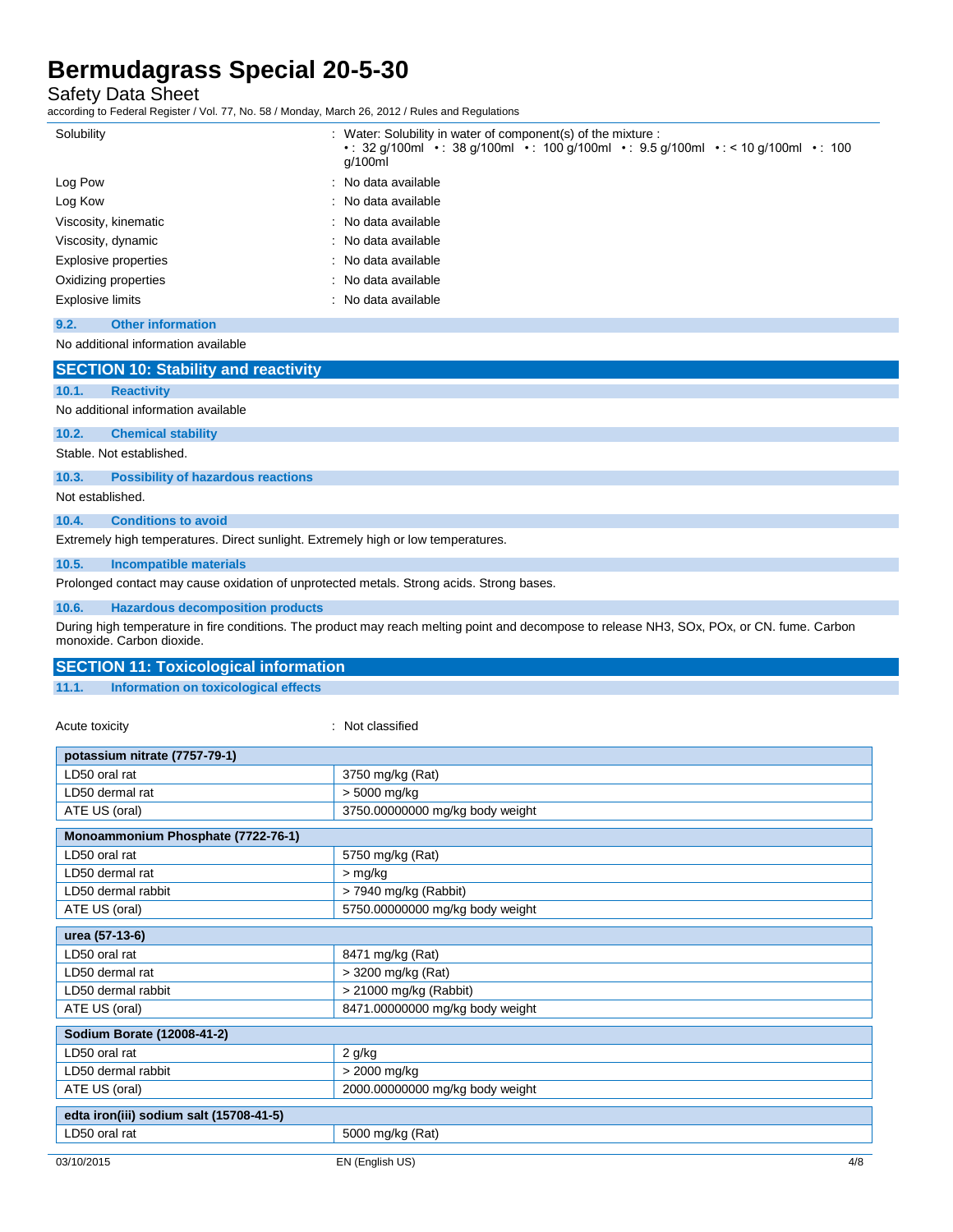Safety Data Sheet

according to Federal Register / Vol. 77, No. 58 / Monday, March 26, 2012 / Rules and Regulations

| edta iron(iii) sodium salt (15708-41-5)                |                                                                   |
|--------------------------------------------------------|-------------------------------------------------------------------|
| ATE US (oral)                                          | 5000.00000000 mg/kg body weight                                   |
| disodium molybdate (7631-95-0)                         |                                                                   |
| LD50 oral rat                                          | 4000 mg/kg (Rat)                                                  |
| LD50 dermal rat                                        | > 2000 mg/kg (Rat)                                                |
| LC50 inhalation rat (mg/l)                             | > 2.1 mg/l/4h (Rat; >584 mg/l/4h; Rat)                            |
| ATE US (oral)                                          | 4000.00000000 mg/kg body weight                                   |
| Skin corrosion/irritation                              | Causes skin irritation.                                           |
| Serious eye damage/irritation                          | Causes eye irritation.                                            |
| Respiratory or skin sensitization                      | Not classified                                                    |
| Germ cell mutagenicity                                 | Not classified                                                    |
|                                                        | Based on available data, the classification criteria are not met  |
| Carcinogenicity                                        | Not classified                                                    |
| Reproductive toxicity                                  | Not classified                                                    |
|                                                        | Based on available data, the classification criteria are not met  |
| Specific target organ toxicity (single exposure)       | May cause respiratory irritation.                                 |
|                                                        |                                                                   |
| Specific target organ toxicity (repeated               | : Not classified                                                  |
| exposure)                                              | Based on available data, the classification criteria are not met  |
| Aspiration hazard                                      | Not classified                                                    |
|                                                        | Based on available data, the classification criteria are not met  |
| Potential Adverse human health effects and<br>symptoms | Based on available data, the classification criteria are not met. |

| <b>SECTION 12: Ecological information</b> |
|-------------------------------------------|
|-------------------------------------------|

**12.1. Toxicity**

| potassium nitrate (7757-79-1)             |                                                     |     |
|-------------------------------------------|-----------------------------------------------------|-----|
| LC50 fish 1                               | 162 mg/l (96 h; Pisces; Lethal)                     |     |
| LC50 other aquatic organisms 1            | 39 mg/l (96 h; Daphnia magna)                       |     |
| EC50 other aquatic organisms 1            | 200 - 1000 mg/l (Plankton; Nocivity test)           |     |
| LC50 fish 2                               | 1378 mg/l (Poecilia reticulata)                     |     |
| LC50 other aquatic organisms 2            | 490 mg/l (48 h; Daphnia magna)                      |     |
| TLM fish 1                                | 3000 mg/l (96 h; Lepomis macrochirus)               |     |
| TLM fish 2                                | 162 mg/l (96 h; Gambusia affinis)                   |     |
| Threshold limit other aquatic organisms 1 | 39 mg/l (96 h; Daphnia magna)                       |     |
| Threshold limit other aquatic organisms 2 | 490 mg/l (48 h; Daphnia magna)                      |     |
| Monoammonium Phosphate (7722-76-1)        |                                                     |     |
| LC50 fish 1                               | 155 ppm (96 h; Pimephales promelas)                 |     |
| urea (57-13-6)                            |                                                     |     |
| LC50 fish 1                               | > 6810 mg/l (96 h; Leuciscus idus)                  |     |
| EC50 Daphnia 1                            | > 10000 mg/l (48 h; Daphnia magna)                  |     |
| LC50 fish 2                               | 17500 mg/l (96 h; Poecilia reticulata)              |     |
| EC50 Daphnia 2                            | > 10000 mg/l (24 h; Daphnia magna)                  |     |
| TLM fish 1                                | 17500 ppm (96 h; Poecilia reticulata)               |     |
| Threshold limit other aquatic organisms 1 | 120000 mg/l (16 h; Bacteria; Toxicity test)         |     |
| Threshold limit other aquatic organisms 2 | > 10000 mg/l (Pseudomonas putida)                   |     |
| Threshold limit algae 2                   | > 10000 mg/l (168 h; Scenedesmus quadricauda)       |     |
| edta iron(iii) sodium salt (15708-41-5)   |                                                     |     |
| LC50 fish 1                               | 2592 mg/l (96 h; Pisces)                            |     |
| disodium molybdate (7631-95-0)            |                                                     |     |
| LC50 fish 1                               | > 1000 mg/l (96 h; Oncorhynchus kisutch; Dihydrate) |     |
| EC50 Daphnia 1                            | 330 mg/l (48 h; Daphnia magna; Dihydrate)           |     |
| 03/10/2015                                | EN (English US)                                     | 5/8 |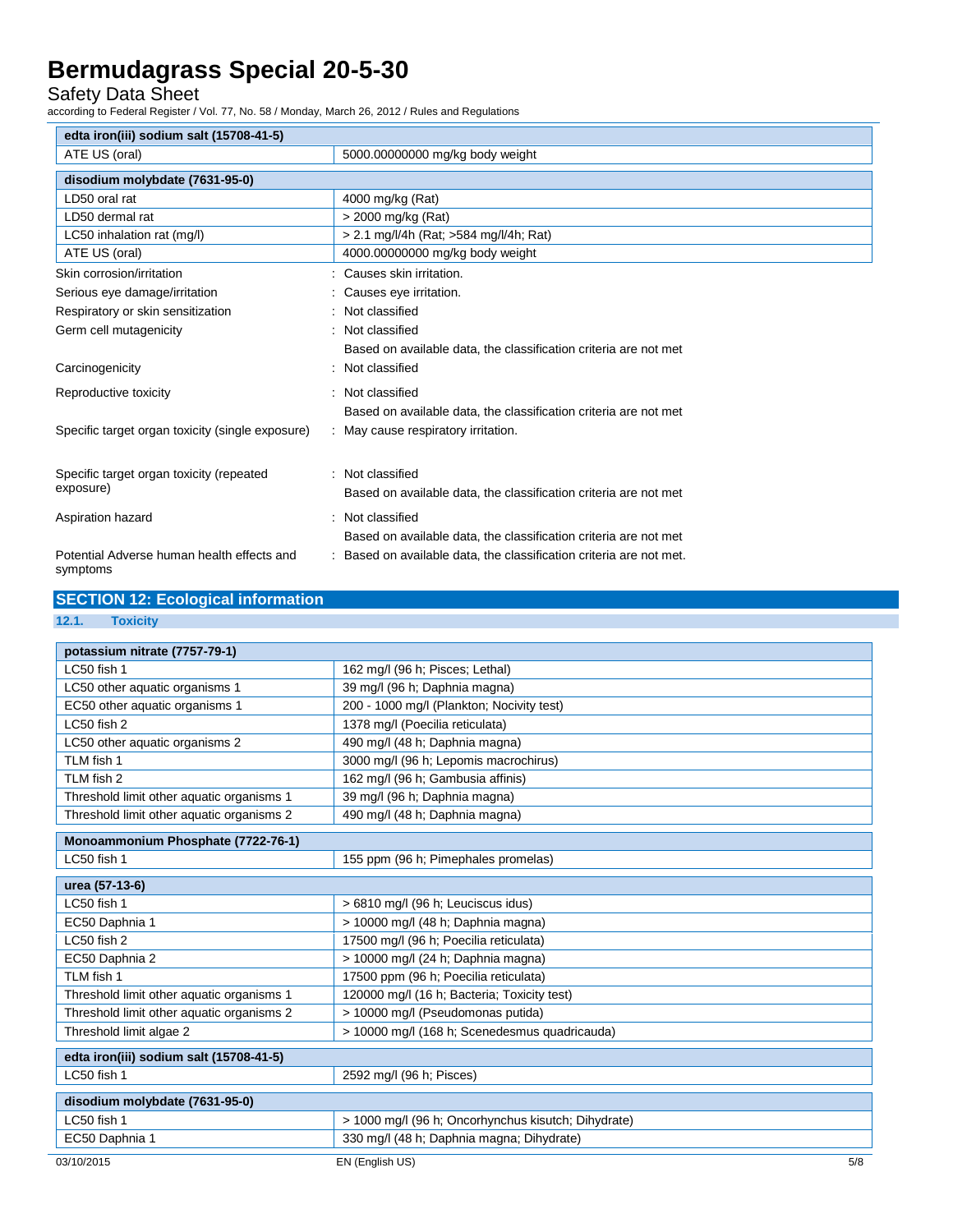Safety Data Sheet

according to Federal Register / Vol. 77, No. 58 / Monday, March 26, 2012 / Rules and Regulations

| disodium molybdate (7631-95-0)                                    |                                                                         |
|-------------------------------------------------------------------|-------------------------------------------------------------------------|
| LC50 fish 2                                                       | 7600 mg/l 96 h; Salmo gairdneri (Oncorhynchus mykiss)                   |
| Threshold limit algae 1                                           | 4.6 mg/l (72 h; Selenastrum capricornutum; Nominal concentration)       |
| Threshold limit algae 2                                           | 12.5 mg/l (72 h; Scenedesmus subspicatus; Dihydrate)                    |
| 12.2.<br><b>Persistence and degradability</b>                     |                                                                         |
| <b>Bermudagrass Special 20-5-30</b>                               |                                                                         |
| Persistence and degradability                                     | Not established.                                                        |
|                                                                   |                                                                         |
| potassium nitrate (7757-79-1)                                     |                                                                         |
| Persistence and degradability<br>Biochemical oxygen demand (BOD)  | Biodegradability: not applicable. Not established.<br>Not applicable    |
| Chemical oxygen demand (COD)                                      | Not applicable                                                          |
| ThOD                                                              | Not applicable                                                          |
| BOD (% of ThOD)                                                   | Not applicable                                                          |
|                                                                   |                                                                         |
| Monoammonium Phosphate (7722-76-1)                                |                                                                         |
| Persistence and degradability                                     | Biodegradability in water: no data available. Not established.          |
| urea (57-13-6)                                                    |                                                                         |
| Persistence and degradability                                     | Inherently biodegradable. Hydrolysis in water. Not established.         |
| ThOD                                                              | 0.27 g $O2$ /g substance                                                |
| Sodium Borate (12008-41-2)                                        |                                                                         |
| Persistence and degradability                                     | Not established.                                                        |
|                                                                   |                                                                         |
| Copper EDTA (14025-15-1)                                          |                                                                         |
| Persistence and degradability                                     | Not established.                                                        |
| edta iron(iii) sodium salt (15708-41-5)                           |                                                                         |
| Persistence and degradability                                     | Biodegradable in water. Not established.                                |
| <b>Manganese EDTA (55448-20-9)</b>                                |                                                                         |
| Persistence and degradability                                     | Not established.                                                        |
| disodium molybdate (7631-95-0)                                    |                                                                         |
| Persistence and degradability                                     | Biodegradability: not applicable. Photolysis in water. Not established. |
| Biochemical oxygen demand (BOD)                                   | Not applicable                                                          |
|                                                                   |                                                                         |
| Chemical oxygen demand (COD)                                      | Not applicable                                                          |
| ThOD                                                              | Not applicable                                                          |
| BOD (% of ThOD)                                                   | Not applicable                                                          |
|                                                                   |                                                                         |
| Zinc EDTA (14025-21-9)                                            |                                                                         |
|                                                                   | Non degradable in the soil. Adsorbs into the soil. Not established.     |
| Persistence and degradability<br><b>Bioaccumulative potential</b> |                                                                         |
| <b>Bermudagrass Special 20-5-30</b>                               |                                                                         |
| Bioaccumulative potential                                         | Not established.                                                        |
| potassium nitrate (7757-79-1)                                     |                                                                         |
| Bioaccumulative potential                                         | No bioaccumulation data available. Not established.                     |
|                                                                   |                                                                         |
| Monoammonium Phosphate (7722-76-1)                                |                                                                         |
| Bioaccumulative potential                                         | Not bioaccumulative. Not established.                                   |
| urea (57-13-6)                                                    |                                                                         |
| BCF fish 1                                                        | 1 (72 h; Brachydanio rerio; Fresh water)                                |
| BCF other aquatic organisms 1                                     | 11700 (Chlorella sp.)                                                   |
| Log Pow                                                           | $-2.59 - 1.59$                                                          |
| Bioaccumulative potential                                         | Bioaccumulation: not applicable. Not established.                       |
| 12.3.<br>Sodium Borate (12008-41-2)                               |                                                                         |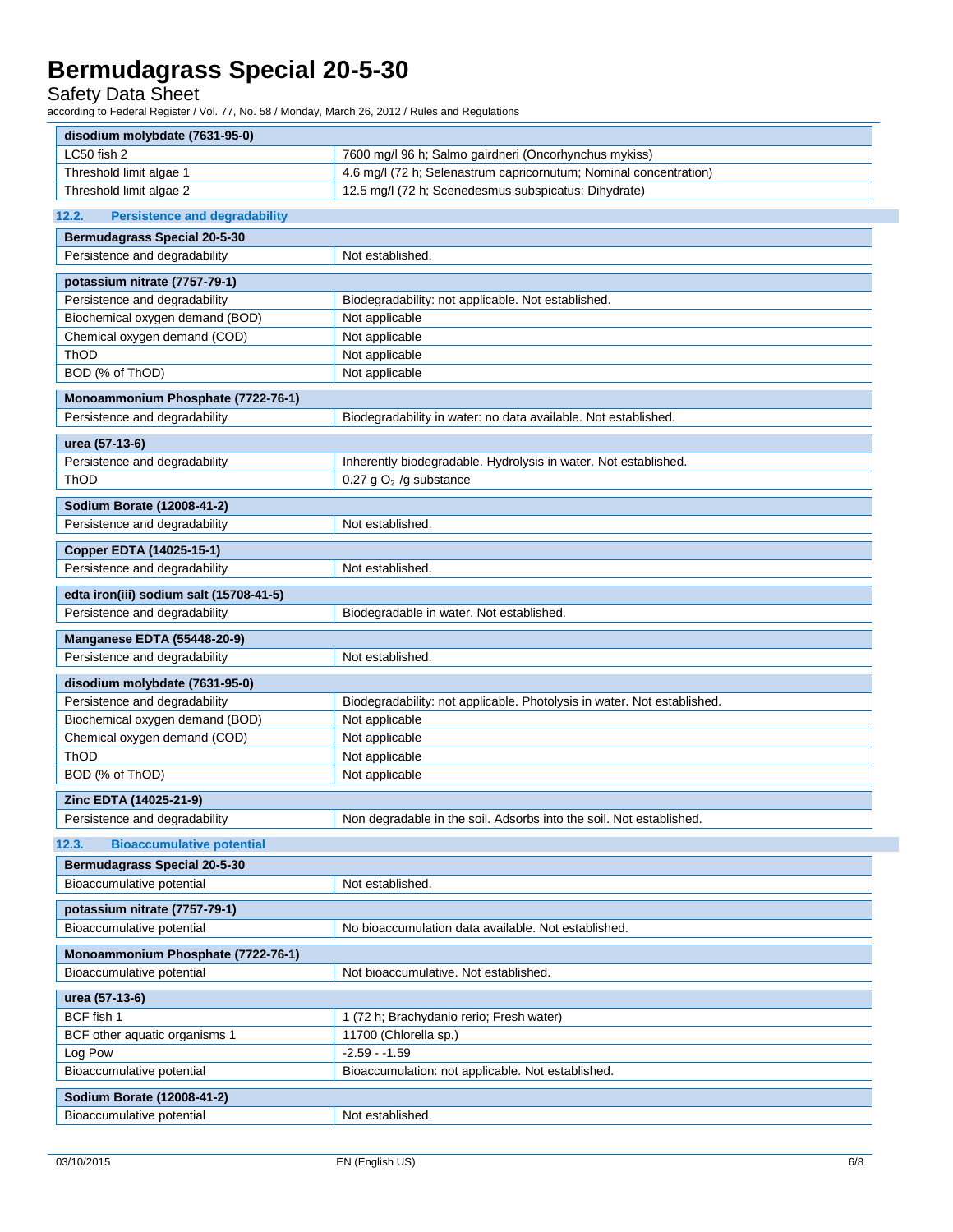### Safety Data Sheet

according to Federal Register / Vol. 77, No. 58 / Monday, March 26, 2012 / Rules and Regulations

| Copper EDTA (14025-15-1)                         |                                                                                                                                                                                                                                                                    |
|--------------------------------------------------|--------------------------------------------------------------------------------------------------------------------------------------------------------------------------------------------------------------------------------------------------------------------|
| Bioaccumulative potential                        | Not established.                                                                                                                                                                                                                                                   |
| edta iron(iii) sodium salt (15708-41-5)          |                                                                                                                                                                                                                                                                    |
| Log Pow                                          | $-10.6$                                                                                                                                                                                                                                                            |
| Bioaccumulative potential                        | Bioaccumulation: not applicable. Not established.                                                                                                                                                                                                                  |
| <b>Manganese EDTA (55448-20-9)</b>               |                                                                                                                                                                                                                                                                    |
| Bioaccumulative potential                        | Not established.                                                                                                                                                                                                                                                   |
| disodium molybdate (7631-95-0)                   |                                                                                                                                                                                                                                                                    |
| BCF fish 1                                       | 4.9 (28 days; Oncorhynchus tshawytscha)                                                                                                                                                                                                                            |
| BCF other aquatic organisms 1                    | 164.3 (Mollusca)                                                                                                                                                                                                                                                   |
| Bioaccumulative potential                        | Low potential for bioaccumulation (BCF < 500). Not established.                                                                                                                                                                                                    |
| Zinc EDTA (14025-21-9)                           |                                                                                                                                                                                                                                                                    |
| Bioaccumulative potential                        | No bioaccumulation data available. Not established.                                                                                                                                                                                                                |
|                                                  |                                                                                                                                                                                                                                                                    |
| 12.4.<br><b>Mobility in soil</b>                 |                                                                                                                                                                                                                                                                    |
| No additional information available              |                                                                                                                                                                                                                                                                    |
| 12.5.<br><b>Other adverse effects</b>            |                                                                                                                                                                                                                                                                    |
| Effect on ozone layer                            | : No additional information available                                                                                                                                                                                                                              |
| Effect on the global warming                     | : No known ecological damage caused by this product.                                                                                                                                                                                                               |
|                                                  |                                                                                                                                                                                                                                                                    |
| Other information                                | : Avoid release to the environment.                                                                                                                                                                                                                                |
| <b>SECTION 13: Disposal considerations</b>       |                                                                                                                                                                                                                                                                    |
| 13.1.<br><b>Waste treatment methods</b>          |                                                                                                                                                                                                                                                                    |
| Waste disposal recommendations                   | : Dispose in a safe manner in accordance with local/national regulations.                                                                                                                                                                                          |
| Ecology - waste materials                        | : Avoid release to the environment.                                                                                                                                                                                                                                |
|                                                  |                                                                                                                                                                                                                                                                    |
| <b>SECTION 14: Transport information</b>         |                                                                                                                                                                                                                                                                    |
| In accordance with DOT                           |                                                                                                                                                                                                                                                                    |
| Not regulated for transport                      |                                                                                                                                                                                                                                                                    |
| <b>Additional information</b>                    |                                                                                                                                                                                                                                                                    |
| Other information                                | : No supplementary information available.                                                                                                                                                                                                                          |
|                                                  |                                                                                                                                                                                                                                                                    |
| <b>ADR</b>                                       |                                                                                                                                                                                                                                                                    |
| Transport document description                   |                                                                                                                                                                                                                                                                    |
| <b>Transport by sea</b>                          |                                                                                                                                                                                                                                                                    |
| No additional information available              |                                                                                                                                                                                                                                                                    |
| <b>Air transport</b>                             |                                                                                                                                                                                                                                                                    |
| No additional information available              |                                                                                                                                                                                                                                                                    |
|                                                  |                                                                                                                                                                                                                                                                    |
| <b>SECTION 15: Regulatory information</b>        |                                                                                                                                                                                                                                                                    |
| 15.1. US Federal regulations                     |                                                                                                                                                                                                                                                                    |
|                                                  | All components of this product are listed on the Toxic Substances Control Act (TSCA) inventory except for:                                                                                                                                                         |
| Manganese EDTA                                   | CAS No 55448-20-9                                                                                                                                                                                                                                                  |
| Reauthorization Act of 1986 and 40 CFR Part 372. | This product or mixture does not contain a toxic chemical or chemicals in excess of the applicable de minimis concentration as<br>specified in 40 CFR §372.38(a) subject to the reporting requirements of section 313 of Title III of the Superfund Amendments and |

| <b>Manganese EDTA (55448-20-9)</b> |                                                                               |
|------------------------------------|-------------------------------------------------------------------------------|
|                                    | Not listed on the United States TSCA (Toxic Substances Control Act) inventory |